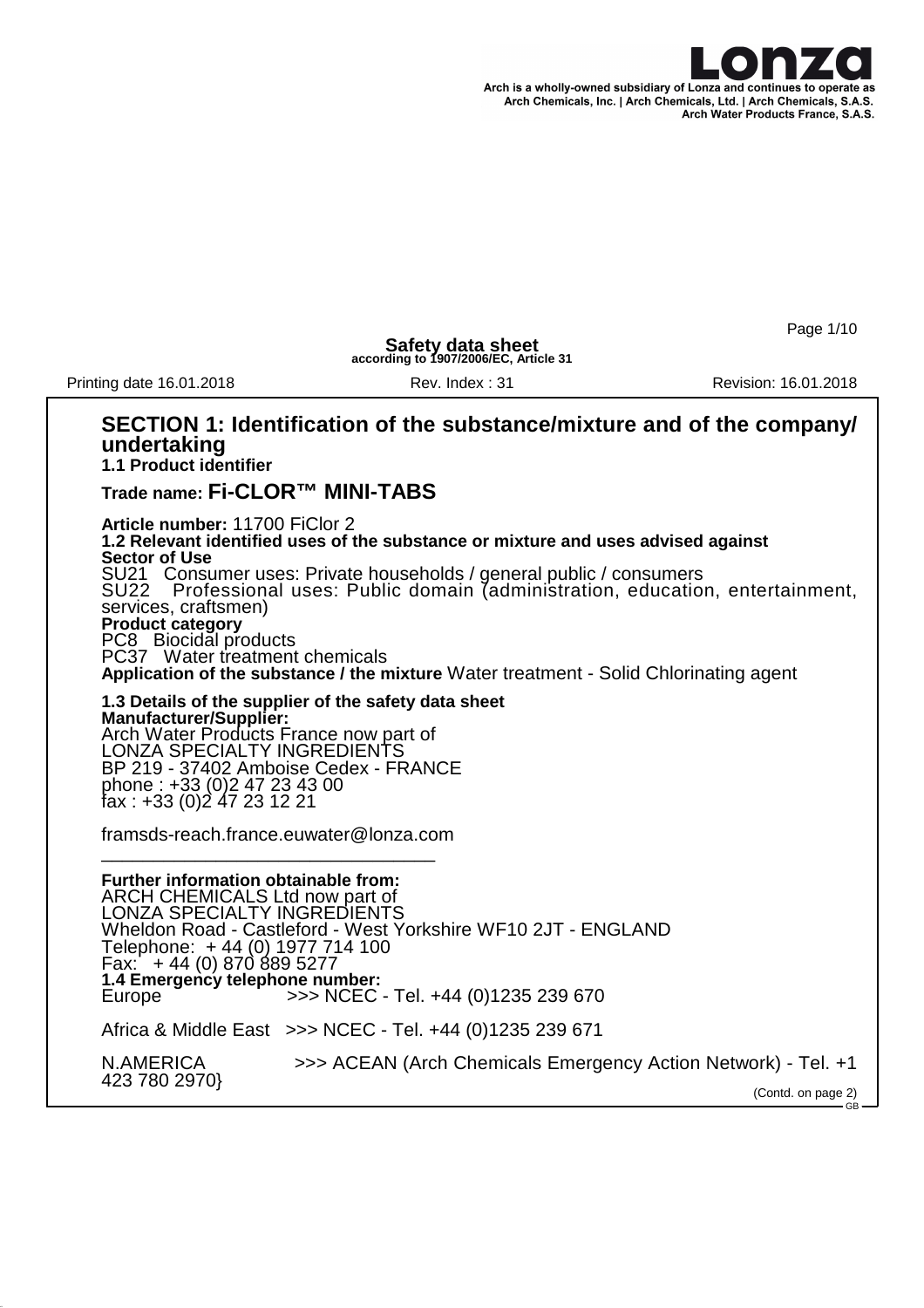Printing date 16.01.2018 **Rev. Index : 31** Rev. Index : 31

# **Trade name: Fi-CLOR™ MINI-TABS**

### CALL A LOCAL NATIONAL POISON CONTROL UNIT FOR UK CONTACT NCEC Tel 01865 407 333

| <b>SECTION 2: Hazards identification</b><br>2.1 Classification of the substance or mixture<br><b>Classification according to Regulation (EC) No 1272/2008</b><br>The product is classified and labelled in accordance with the CLP regulation and taking into<br>account the results of test sponsored by the manufacturer<br>(See section 9.2)                                                                                                                                                                                                                                                                                                                                                                                                                                                                                                                                                                                                                                                                                                                                                                                                   |                                                                                                                                  |                                  |
|---------------------------------------------------------------------------------------------------------------------------------------------------------------------------------------------------------------------------------------------------------------------------------------------------------------------------------------------------------------------------------------------------------------------------------------------------------------------------------------------------------------------------------------------------------------------------------------------------------------------------------------------------------------------------------------------------------------------------------------------------------------------------------------------------------------------------------------------------------------------------------------------------------------------------------------------------------------------------------------------------------------------------------------------------------------------------------------------------------------------------------------------------|----------------------------------------------------------------------------------------------------------------------------------|----------------------------------|
| <b>L</b> > GHS09 environment                                                                                                                                                                                                                                                                                                                                                                                                                                                                                                                                                                                                                                                                                                                                                                                                                                                                                                                                                                                                                                                                                                                      |                                                                                                                                  |                                  |
|                                                                                                                                                                                                                                                                                                                                                                                                                                                                                                                                                                                                                                                                                                                                                                                                                                                                                                                                                                                                                                                                                                                                                   | Aquatic Acute 1 H400 Very toxic to aquatic life.<br>Aquatic Chronic 1 H410 Very toxic to aquatic life with long lasting effects. |                                  |
| GHS07                                                                                                                                                                                                                                                                                                                                                                                                                                                                                                                                                                                                                                                                                                                                                                                                                                                                                                                                                                                                                                                                                                                                             |                                                                                                                                  |                                  |
| Acute Tox, 4<br>Eye Irrit. 2<br>STOT SE 3                                                                                                                                                                                                                                                                                                                                                                                                                                                                                                                                                                                                                                                                                                                                                                                                                                                                                                                                                                                                                                                                                                         | H302 Harmful if swallowed.<br>H319 Causes serious eye irritation.<br>H335 May cause respiratory irritation.                      |                                  |
| 2.2 Label elements<br>Labelling according to Regulation (EC) No 1272/2008<br>The product is classified and labelled in accordance with the CLP regulation and taking into<br>account the results of test sponsored by the manufacturer<br>The product is classified and labelled according to the CLP regulation.<br><b>Hazard pictograms</b>                                                                                                                                                                                                                                                                                                                                                                                                                                                                                                                                                                                                                                                                                                                                                                                                     |                                                                                                                                  |                                  |
| GHS07 GHS09                                                                                                                                                                                                                                                                                                                                                                                                                                                                                                                                                                                                                                                                                                                                                                                                                                                                                                                                                                                                                                                                                                                                       |                                                                                                                                  |                                  |
| <b>Signal word Warning</b>                                                                                                                                                                                                                                                                                                                                                                                                                                                                                                                                                                                                                                                                                                                                                                                                                                                                                                                                                                                                                                                                                                                        |                                                                                                                                  |                                  |
| Hazard-determining components of labelling:<br>Symclosene {trichloroisocyanuric acid $\leq$ trichloro-1,3,5-triazinetrion}<br><b>Hazard statements</b><br>H302 Harmful if swallowed.<br>H319 Causes serious eye irritation.<br>H335 May cause respiratory irritation.<br>H410 Very toxic to aquatic life with long lasting effects.<br><b>Precautionary statements</b><br>P <sub>101</sub><br>If medical advice is needed, have product container or label at hand.<br>P <sub>102</sub><br>Keep out of reach of children.<br>P <sub>103</sub><br>Read label before use.<br>P <sub>260</sub><br>Do not breathe dust/fume/gas/mist/vapours/spray.<br>P <sub>264</sub><br>Wash hands thoroughly after handling.<br>P270<br>Do not eat, drink or smoke when using this product.<br>P271<br>Use only outdoors or in a well-ventilated area.<br>P273<br>Avoid release to the environment.<br>P <sub>280</sub><br>Wear protective gloves / eye protection / face protection.<br>IF SWALLOWED: Call a POISON CENTER/doctor if you feel unwell.<br>P301+P312<br>P304+P340<br>IF INHALED: Remove person to fresh air and keep comfortable for<br>breathing. |                                                                                                                                  |                                  |
|                                                                                                                                                                                                                                                                                                                                                                                                                                                                                                                                                                                                                                                                                                                                                                                                                                                                                                                                                                                                                                                                                                                                                   |                                                                                                                                  | (Contd. on page 3)<br>$-$ GB $-$ |

(Contd. of page 1)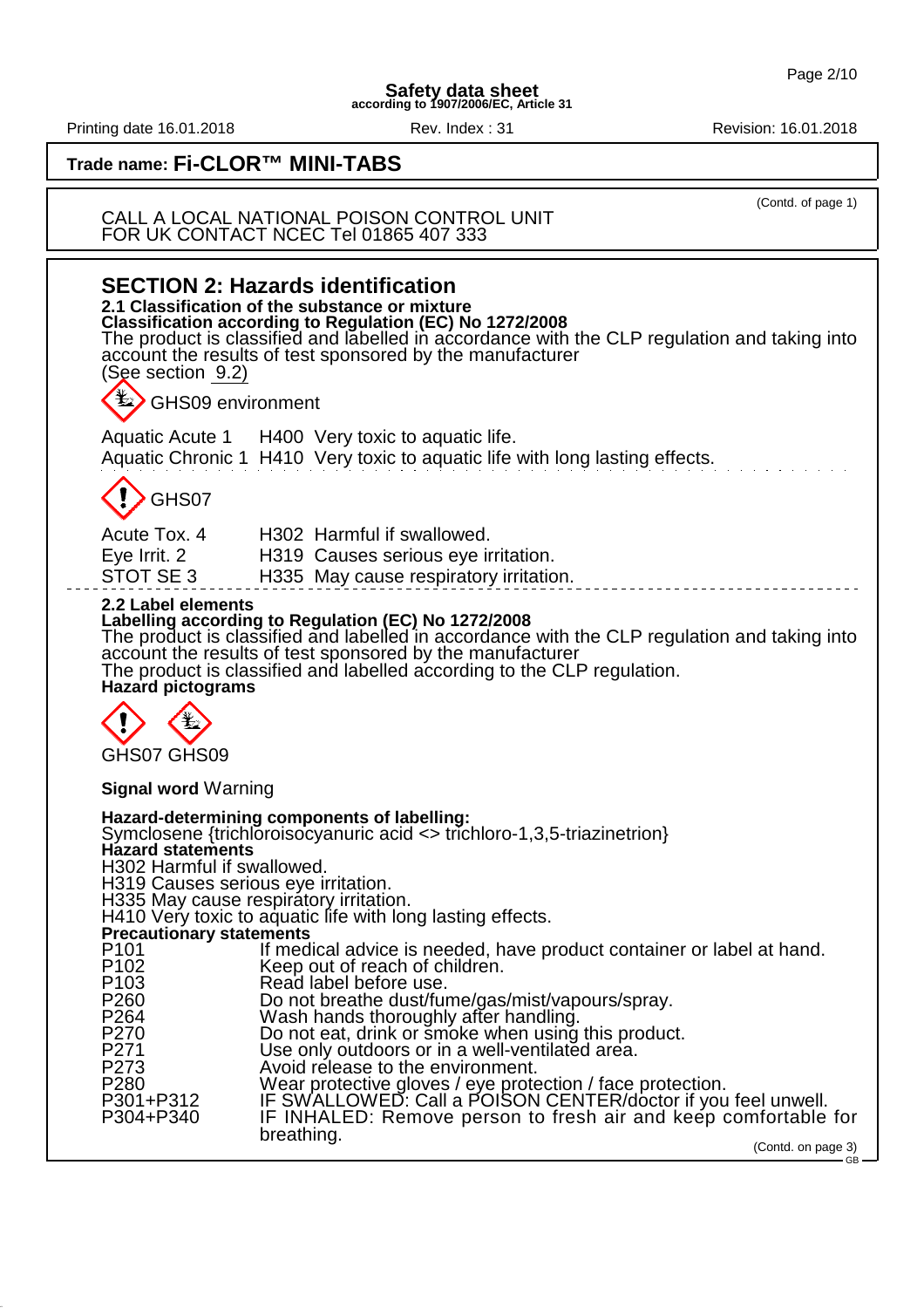Printing date 16.01.2018 Rev. Index : 31 Revision: 16.01.2018

## **Trade name: Fi-CLOR™ MINI-TABS**

|                                                | (Contd. of page 2)<br>P305+P351+P338 IF IN EYES: Rinse cautiously with water for several minutes. Remove<br>contact lenses, if present and easy to do. Continue rinsing. |  |  |
|------------------------------------------------|--------------------------------------------------------------------------------------------------------------------------------------------------------------------------|--|--|
| P330                                           | Rinse mouth.                                                                                                                                                             |  |  |
| P337+P313<br>P391                              | If eye irritation persists: Get medical advice/attention.<br>Collect spillage.                                                                                           |  |  |
| P403+P233                                      | Store in a well-ventilated place. Keep container tightly closed.                                                                                                         |  |  |
| P405                                           | Store locked up.                                                                                                                                                         |  |  |
| P <sub>501</sub>                               | Dispose of contents/container to special treatment scheme according to                                                                                                   |  |  |
|                                                | official regulations.                                                                                                                                                    |  |  |
| <b>Additional information:</b>                 |                                                                                                                                                                          |  |  |
| EUH031 Contact with acids liberates toxic gas. |                                                                                                                                                                          |  |  |
| 2.3 Other hazards                              |                                                                                                                                                                          |  |  |
| <b>Results of PBT and vPvB assessment</b>      |                                                                                                                                                                          |  |  |
| <b>PBT:</b> Not applicable.                    |                                                                                                                                                                          |  |  |
| vPvB: Not applicable.                          |                                                                                                                                                                          |  |  |

## **SECTION 3: Composition/information on ingredients**

**3.2 Chemical characterisation: Mixtures**

**Description:** Mixture of substances listed below with nonhazardous additions.

| Dangerous components:                                                       |                                                                                  |                 |  |
|-----------------------------------------------------------------------------|----------------------------------------------------------------------------------|-----------------|--|
| CAS: 87-90-1                                                                | Symclosene {trichloroisocyanuric acid <>   50-<100%                              |                 |  |
| EINECS: 201-782-8                                                           | trichloro-1,3,5-triazinetrion}                                                   |                 |  |
|                                                                             | ⊙ Ox. Sol. 2, H272; ☉ Aquatic Acute 1,<br>H400; Aquatic Chronic 1, H410; ☉ Acute |                 |  |
|                                                                             | Tox. 4, H302; Eye Irrit. 2, H319; STOT SE                                        |                 |  |
|                                                                             | 3, H <sub>335</sub>                                                              |                 |  |
| CAS: 10043-35-3                                                             | boric acid                                                                       | $ 0.1 - 2.5\% $ |  |
| EINECS: 233-139-2                                                           | $\otimes$ Repr. 1B, $H360$ FD                                                    |                 |  |
| Reg.nr.: 01-2119486683-25-XXXX                                              |                                                                                  |                 |  |
| <b>SVHC</b>                                                                 |                                                                                  |                 |  |
| Contains less than de 5.5% of boric acid (Repr. 1B; H360FD: $C \ge 5.5$ %). |                                                                                  |                 |  |

Boric acid is included in the Candidate List of Substances of Very High Concern (SVHC) of the European Chemical Agency (ECHA)

CAS: 10043-35-3 boric acid

**Additional information** For the wording of the listed hazard phrases refer to section 16.

### **SECTION 4: First aid measures**

### **4.1 Description of first aid measures**

**General information**

Take affected persons out into the fresh air.

Symptoms of poisoning may even occur after several hours; therefore medical observation for at least 48 hours after the accident.

**After inhalation** Supply fresh air; consult doctor in case of complaints.

After skin contact Rinse with warm water.

**After eye contact**

Rinse opened eye for several minutes under running water. If symptoms persist, consult a doctor.

**After swallowing** Call for a doctor immediately.

**4.2 Most important symptoms and effects, both acute and delayed**

No further relevant information available.

(Contd. on page 4) - GR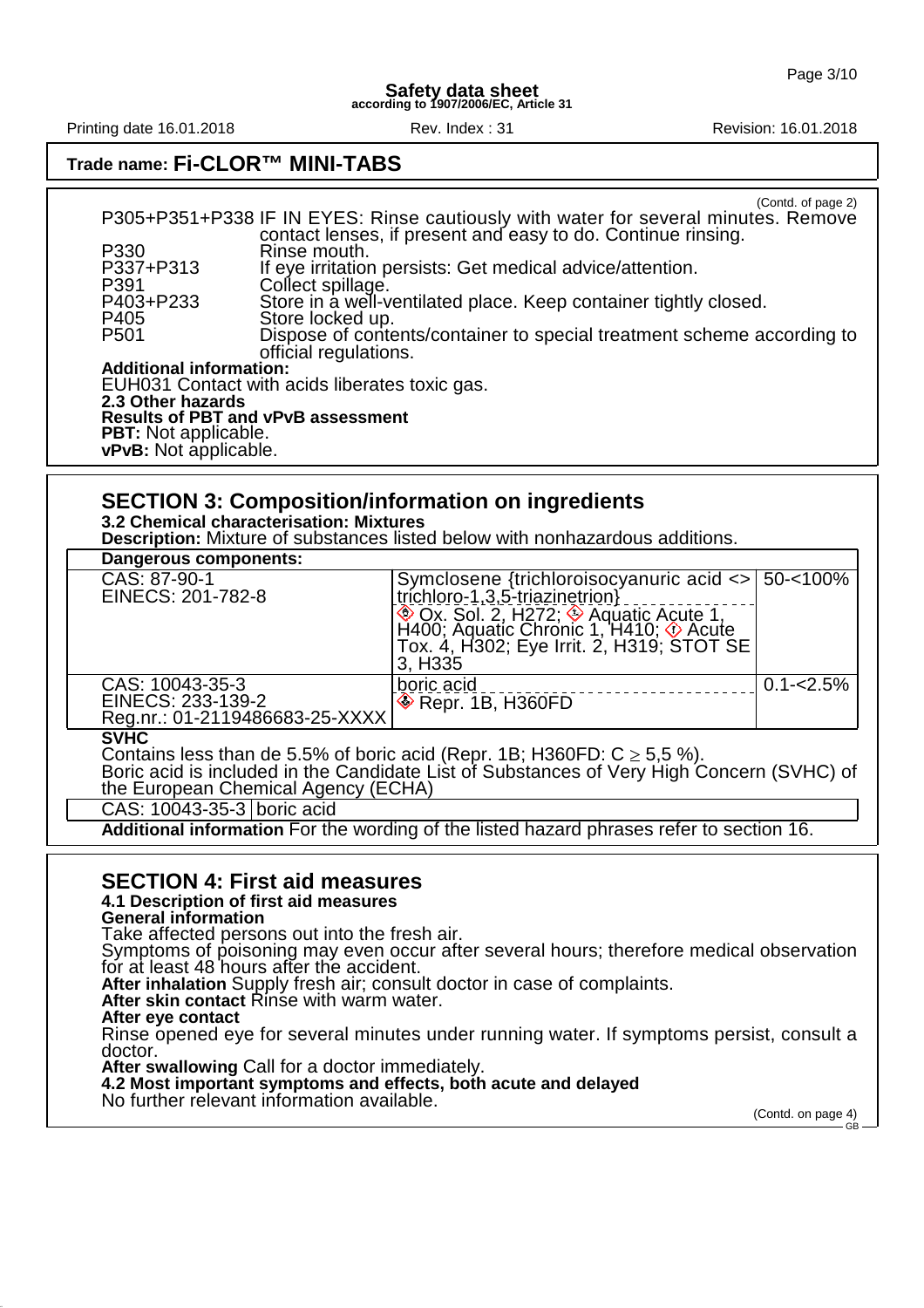Printing date 16.01.2018 Rev. Index : 31 Revision: 16.01.2018

(Contd. of page 3)

### **Trade name: Fi-CLOR™ MINI-TABS**

**4.3 Indication of any immediate medical attention and special treatment needed** No further relevant information available.

## **SECTION 5: Firefighting measures**

**5.1 Extinguishing media**

**Suitable extinguishing agents**

Water spray

Use fire extinguishing methods suitable to surrounding conditions.

**For safety reasons unsuitable extinguishing agents** Extinguishing powder.

**5.2 Special hazards arising from the substance or mixture**

During heating or in case of fire poisonous gases are produced.

**5.3 Advice for firefighters**

**Protective equipment:** Mount respiratory protective device.

### **SECTION 6: Accidental release measures**

**6.1 Personal precautions, protective equipment and emergency procedures**

Mount respiratory protective device. **6.2 Environmental precautions:**

Keep contaminated washing water and dispose of appropriately.

Do not allow product to reach sewage system or any water course.

Inform respective authorities in case of seepage into water course or sewage system.

Do not allow to enter sewers/ surface or ground water.

**6.3 Methods and material for containment and cleaning up:**

Dispose contaminated material as waste according to item 13.

Ensure adequate ventilation.

**6.4 Reference to other sections**

See Section 7 for information on safe handling

See Section 8 for information on personal protection equipment.

See Section 13 for disposal information.

## **SECTION 7: Handling and storage**

**7.1 Precautions for safe handling** Ensure good ventilation/exhaustion at the workplace.

### **Handling**



### **Information about fire - and explosion protection:**

Substance/product is oxidising when dry.

Keep respiratory protective device available.

**7.2 Conditions for safe storage, including any incompatibilities Storage Requirements to be met by storerooms and receptacles:**

Store only in unopened original receptacles.

**Information about storage in one common storage facility:**

Store away from flammable substances.

Store away from reducing agents.

Do not store together with acids.

**Further information about storage conditions:** Keep receptacle tightly sealed.

**7.3 Specific end use(s)** No further relevant information available.

(Contd. on page 5)

GB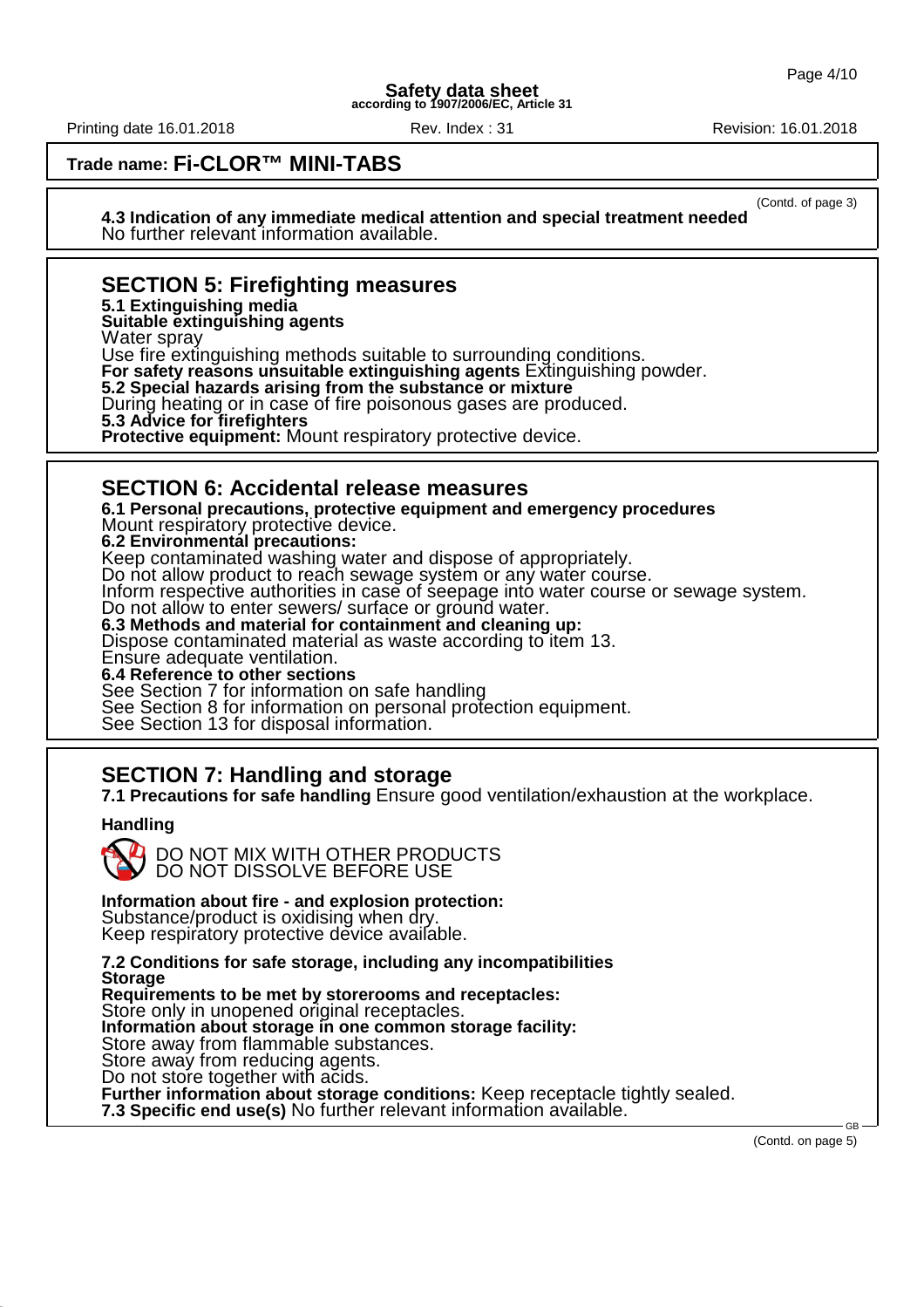Printing date 16.01.2018 Rev. Index : 31 Revision: 16.01.2018

### **Trade name: Fi-CLOR™ MINI-TABS**

(Contd. of page 4)



**pH-value at 20 °C:** 3

(Contd. on page 6)

GB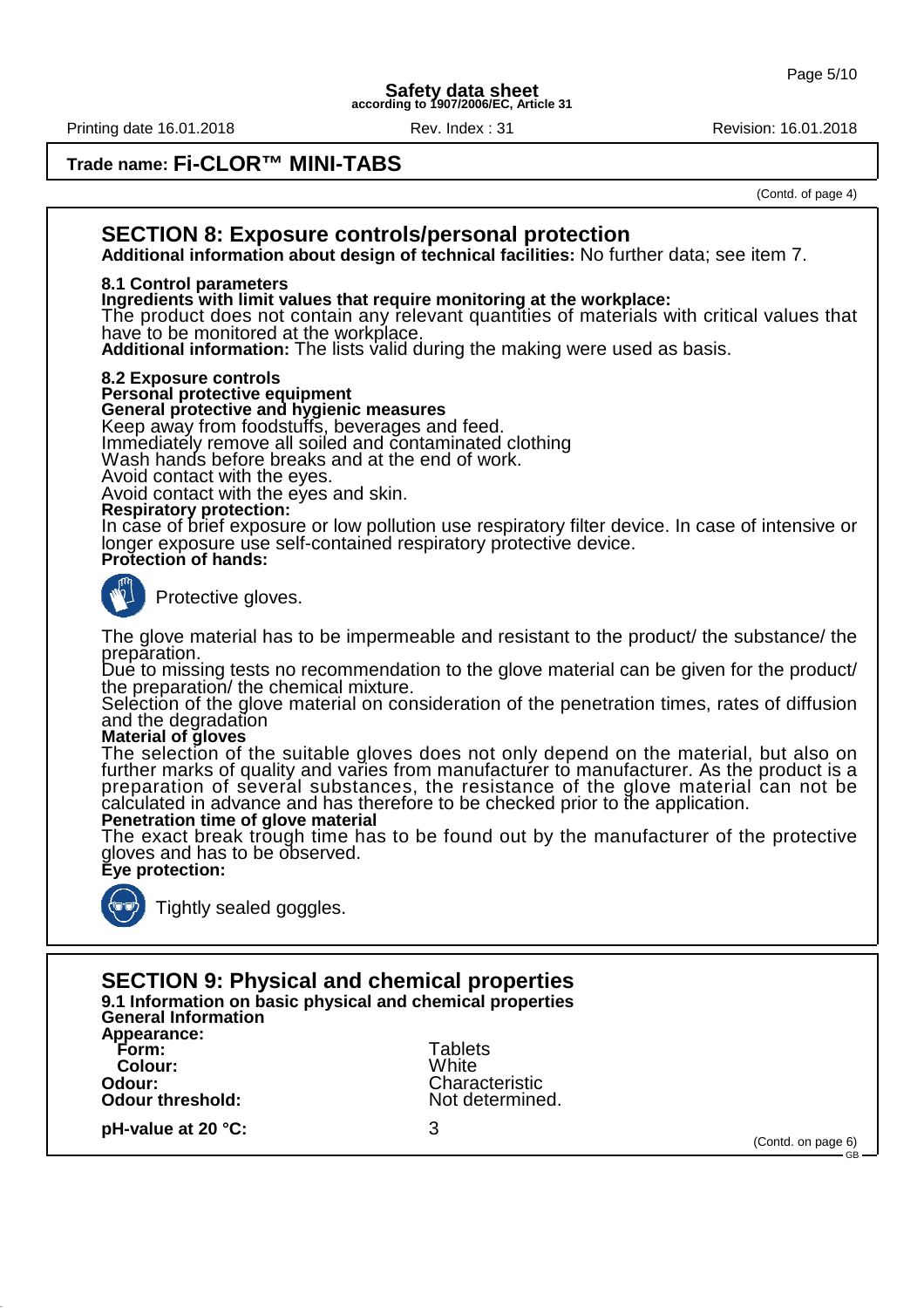GB

**Safety data sheet according to 1907/2006/EC, Article 31**

Printing date 16.01.2018 **Rev.** Index : 31 Revision: 16.01.2018

### **Trade name: Fi-CLOR™ MINI-TABS**

|                                                                                                                             | (Contd. of page 5)                                                                                                                                                                                                                         |
|-----------------------------------------------------------------------------------------------------------------------------|--------------------------------------------------------------------------------------------------------------------------------------------------------------------------------------------------------------------------------------------|
| <b>Change in condition</b><br><b>Melting point/freezing point:</b><br>Initial boiling point and boiling range: undetermined | undetermined                                                                                                                                                                                                                               |
| <b>Flash point:</b>                                                                                                         | Not applicable                                                                                                                                                                                                                             |
| <b>Flammability (solid, gaseous)</b>                                                                                        | Not determined.                                                                                                                                                                                                                            |
| Ignition temperature:                                                                                                       |                                                                                                                                                                                                                                            |
| <b>Decomposition temperature:</b>                                                                                           | 220 - 230 °C                                                                                                                                                                                                                               |
| Auto-ignition temperature:                                                                                                  | Product is not selfigniting.                                                                                                                                                                                                               |
| <b>Explosive properties:</b>                                                                                                | Product does not present an explosion hazard.                                                                                                                                                                                              |
| <b>Explosion limits:</b><br>Lower:<br>Upper:                                                                                | Not determined.<br>Not determined.                                                                                                                                                                                                         |
| Vapour pressure:                                                                                                            | Not applicable.                                                                                                                                                                                                                            |
| Density at 20 °C:<br><b>Relative density</b><br><b>Vapour density</b><br><b>Evaporation rate</b>                            | $1,9$ g/cm <sup>3</sup><br>Not determined.<br>Not applicable.<br>Not applicable.                                                                                                                                                           |
| Solubility in / Miscibility with<br>Water at 20 °C:                                                                         | $12$ g/l                                                                                                                                                                                                                                   |
| Partition coefficient: n-octanol/water:                                                                                     | Not determined.                                                                                                                                                                                                                            |
| <b>Viscosity:</b><br>dynamic:<br>kinematic:                                                                                 | Not applicable.<br>Not applicable.                                                                                                                                                                                                         |
| <b>Solvent content:</b><br><b>Organic solvents:</b>                                                                         | 0,0%                                                                                                                                                                                                                                       |
| <b>Solids content:</b><br>9.2 Other information                                                                             | 100,0 %<br>Test supporting non-classification as oxidizer:<br>"Tablėts formulated with 99.95 %<br>0 f<br>SYMCLOSENE and 0.05% BORIC ACID / UN Test<br>O.1 Oxidizing Solids Testing / Chilworth SARL for<br>Arch Water Products France SAS" |

### **SECTION 10: Stability and reactivity**

**10.1 Reactivity** No further relevant information available. **10.2 Chemical stability Thermal decomposition / conditions to be avoided:** No decomposition if used according to specifications. **10.3 Possibility of hazardous reactions** NEVER MIX THIS PRODUCT WITH INORGANIC CHLORINE (HYPOCHLORITE) WITHIN THE SAME CONTAINER Reacts with strong oxidizing agents Reacts with alcohols, amines, aqueous acids and alkalis Reacts with flammable substances **10.4 Conditions to avoid** No further relevant information available. (Contd. on page 7)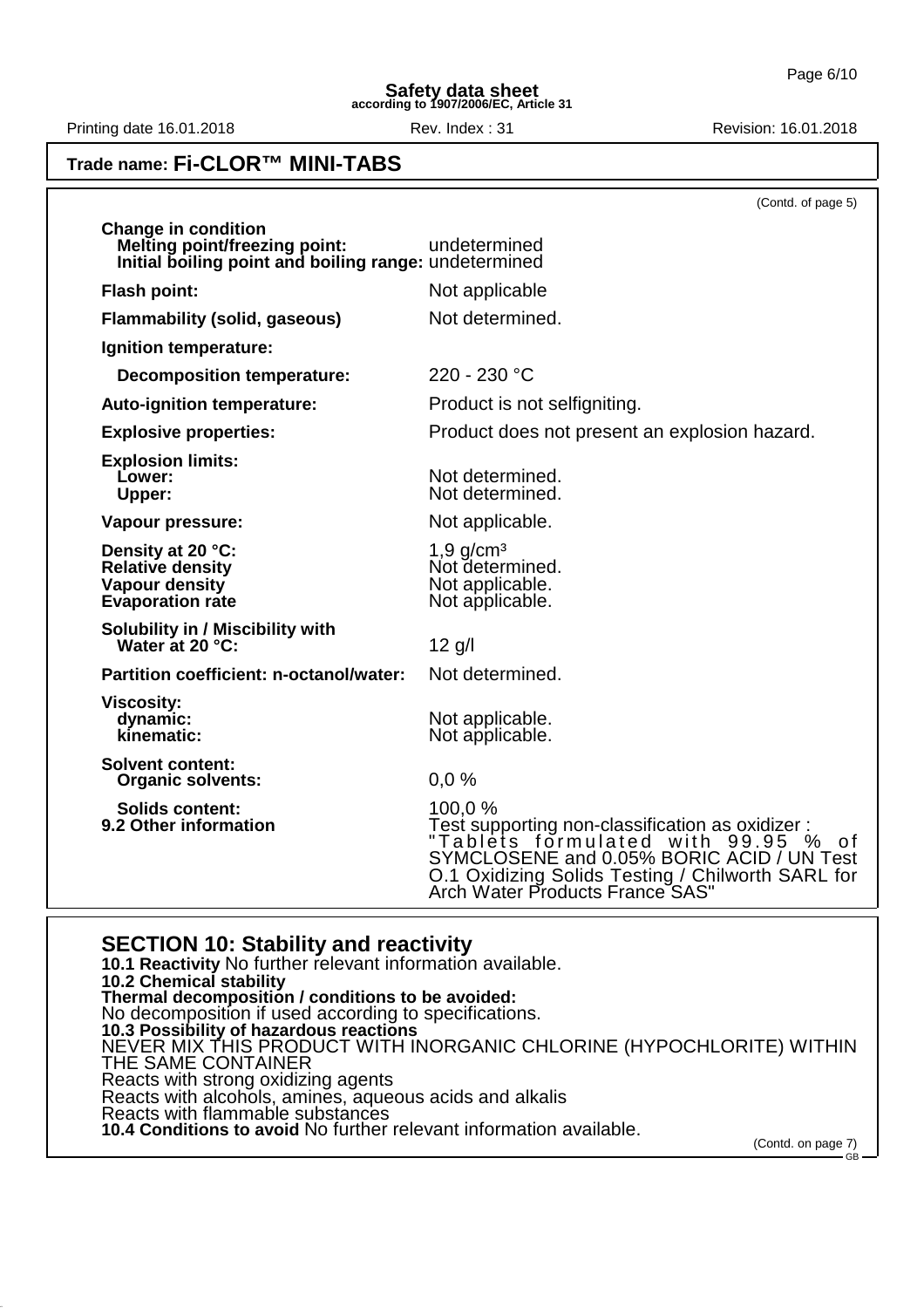Printing date 16.01.2018 **Rev. Index : 31** Rev. Index : 31

(Contd. of page 6)

## **Trade name: Fi-CLOR™ MINI-TABS**

**10.5 Incompatible materials:**

Warning! Do not use together with other products. May release dangerous gases (chlorine).

**10.6 Hazardous decomposition products:** Poisonous gases/vapours

| <b>SECTION 11: Toxicological information</b><br>11.1 Information on toxicological effects<br><b>Acute toxicity</b><br>Harmful if swallowed.                                                                                                                                                                                                                                                                                                                                                                                                                                                                                                                                                                                                                                                                                                                                                                                                                                                          |                                                                                      |  |  |
|------------------------------------------------------------------------------------------------------------------------------------------------------------------------------------------------------------------------------------------------------------------------------------------------------------------------------------------------------------------------------------------------------------------------------------------------------------------------------------------------------------------------------------------------------------------------------------------------------------------------------------------------------------------------------------------------------------------------------------------------------------------------------------------------------------------------------------------------------------------------------------------------------------------------------------------------------------------------------------------------------|--------------------------------------------------------------------------------------|--|--|
|                                                                                                                                                                                                                                                                                                                                                                                                                                                                                                                                                                                                                                                                                                                                                                                                                                                                                                                                                                                                      | LD/LC50 values relevant for classification:                                          |  |  |
|                                                                                                                                                                                                                                                                                                                                                                                                                                                                                                                                                                                                                                                                                                                                                                                                                                                                                                                                                                                                      | CAS: 87-90-1 Symclosene {trichloroisocyanuric acid <> trichloro-1,3,5-triazinetrion} |  |  |
|                                                                                                                                                                                                                                                                                                                                                                                                                                                                                                                                                                                                                                                                                                                                                                                                                                                                                                                                                                                                      | LD50   490 mg/kg (rat)<br>Oral                                                       |  |  |
|                                                                                                                                                                                                                                                                                                                                                                                                                                                                                                                                                                                                                                                                                                                                                                                                                                                                                                                                                                                                      | Dermal   LD50   > 2000 mg/kg (rat)                                                   |  |  |
|                                                                                                                                                                                                                                                                                                                                                                                                                                                                                                                                                                                                                                                                                                                                                                                                                                                                                                                                                                                                      | CAS: 10043-35-3 boric acid                                                           |  |  |
|                                                                                                                                                                                                                                                                                                                                                                                                                                                                                                                                                                                                                                                                                                                                                                                                                                                                                                                                                                                                      | LD50 2660 mg/kg (rat)<br>Oral                                                        |  |  |
| <b>Primary irritant effect:</b><br>Skin corrosion/irritation Based on available data, the classification criteria are not met.<br>Serious eye damage/irritation<br>Causes serious eye irritation.<br>Respiratory or skin sensitisation<br>Based on available data, the classification criteria are not met.<br>CMR effects (carcinogenity, mutagenicity and toxicity for reproduction)<br>Contains less than 5.5% of boric acid(Repr. 1B; H360FD: $C \ge 5.5$ %).<br>Germ cell mutagenicity Based on available data, the classification criteria are not met.<br>Carcinogenicity Based on available data, the classification criteria are not met.<br>Reproductive toxicity Based on available data, the classification criteria are not met.<br><b>STOT-single exposure</b><br>May cause respiratory irritation.<br>STOT-repeated exposure Based on available data, the classification criteria are not met.<br>Aspiration hazard Based on available data, the classification criteria are not met. |                                                                                      |  |  |
|                                                                                                                                                                                                                                                                                                                                                                                                                                                                                                                                                                                                                                                                                                                                                                                                                                                                                                                                                                                                      | <b>SECTION 12: Ecological information</b>                                            |  |  |

| <b>SECTION 12: Ecological information</b>                                                                                                                                                                                                                                                                                                                                                                                                                                                                                                                                                                                                                                                                                          |  |  |  |  |
|------------------------------------------------------------------------------------------------------------------------------------------------------------------------------------------------------------------------------------------------------------------------------------------------------------------------------------------------------------------------------------------------------------------------------------------------------------------------------------------------------------------------------------------------------------------------------------------------------------------------------------------------------------------------------------------------------------------------------------|--|--|--|--|
| <b>12.1 Toxicity</b>                                                                                                                                                                                                                                                                                                                                                                                                                                                                                                                                                                                                                                                                                                               |  |  |  |  |
| <b>Aquatic toxicity:</b>                                                                                                                                                                                                                                                                                                                                                                                                                                                                                                                                                                                                                                                                                                           |  |  |  |  |
| CAS: 87-90-1 Symclosene {trichloroisocyanuric acid <> trichloro-1,3,5-triazinetrion}                                                                                                                                                                                                                                                                                                                                                                                                                                                                                                                                                                                                                                               |  |  |  |  |
| Oral   LC50 - 96 hrs   0.3 mg/l (bluegill sunfish)                                                                                                                                                                                                                                                                                                                                                                                                                                                                                                                                                                                                                                                                                 |  |  |  |  |
| $ 0.32 \text{ mg}/I$ (rainbow trout)                                                                                                                                                                                                                                                                                                                                                                                                                                                                                                                                                                                                                                                                                               |  |  |  |  |
| CE50 - 48 hrs $ 0.21 \text{ mg}/I$ (daphnia magna)                                                                                                                                                                                                                                                                                                                                                                                                                                                                                                                                                                                                                                                                                 |  |  |  |  |
| 12.2 Persistence and degradability No further relevant information available.<br>12.3 Bioaccumulative potential No further relevant information available.<br>12.4 Mobility in soil No further relevant information available.<br><b>Ecotoxical effects:</b><br>Remark: Very toxic for fish<br>Additional ecological information:<br><b>General notes:</b><br>Water hazard class 2 (German Regulation) (Self-assessment): hazardous for water.<br>Do not allow product to reach ground water, water course or sewage system.<br>Danger to drinking water if even small quantities leak into the ground.<br>Also poisonous for fish and plankton in water bodies.<br>Very toxic for aquatic organisms<br>(Contd. on page 8)<br>GB - |  |  |  |  |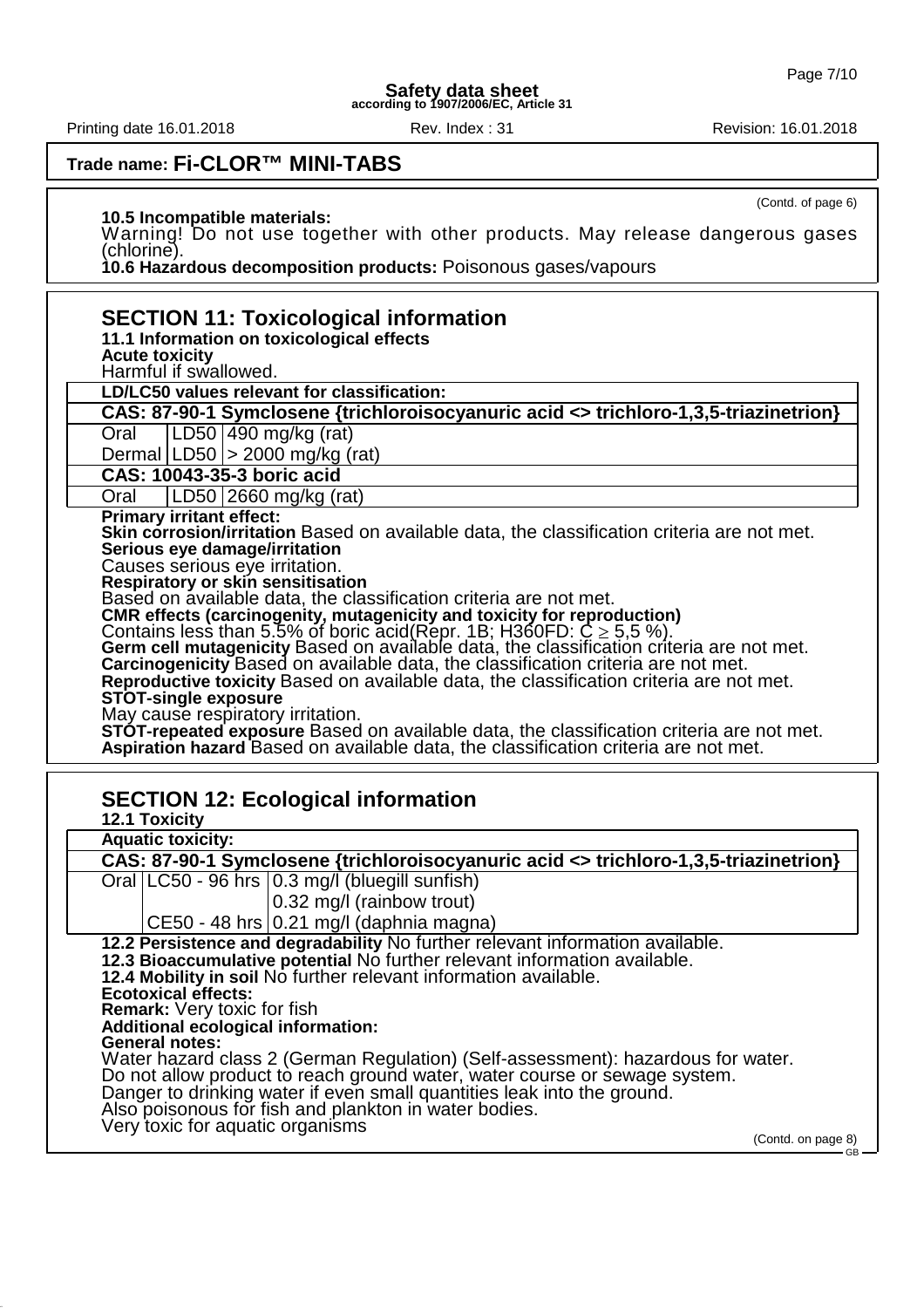Printing date 16.01.2018 Rev. Index : 31 Revision: 16.01.2018

**Trade name: Fi-CLOR™ MINI-TABS**

(Contd. of page 7)

**12.5 Results of PBT and vPvB assessment PBT:** Not applicable. **vPvB:** Not applicable. **12.6 Other adverse effects** No further relevant information available.

**SECTION 13: Disposal considerations 13.1 Waste treatment methods Recommendation** Must be specially treated adhering to official regulations. Must not be disposed together with household garbage. Do not allow product to reach sewage system. **Uncleaned packaging: Recommendation:** Disposal must be made according to official regulations. **SECTION 14: Transport information 14.1 UN-Number ADR, IMDG, IATA** UN3077 **14.2 UN proper shipping name 3077 ENVIRONMENTALLY HAZARDOUS<br>SUBSTANCE, SOLID, N.O.S.** SUBSTANCE, SOLID, N.O.S. (TRICHLOROISOCYANURIC ACID) **IMDG** ENVIRONMENTALLY HAZARDOUS SUBSTANCE, SOLID, N.O.S. (TRICHLOROISOCYANURIC ACID), MARINE POLLUTANT **IATA ENVIRONMENTALLY HAZARDOUS**<br>SUBSTANCE, SOLID, N.O.S. SUBSTANCE, SOLID, N.O.S. (TRICHLOROISOCYANURIC ACID) **14.3 Transport hazard class(es) ADR** Alb. **Class** 9 (M7) Miscellaneous dangerous substances and articles.<br>9 **Label** 9 **IMDG, IATA** Alb. **Class** 9 Miscellaneous dangerous substances and articles. **Label** 9 **14.4 Packing group ADR, IMDG, IATA III 14.5 Environmental hazards: Marine pollutant:** Yes Symbol (fish and tree)<br>Symbol (fish and tree) **Special marking (ADR):** Symbol (fish and tree) **Special marking (IATA):** (Contd. on page 9) GB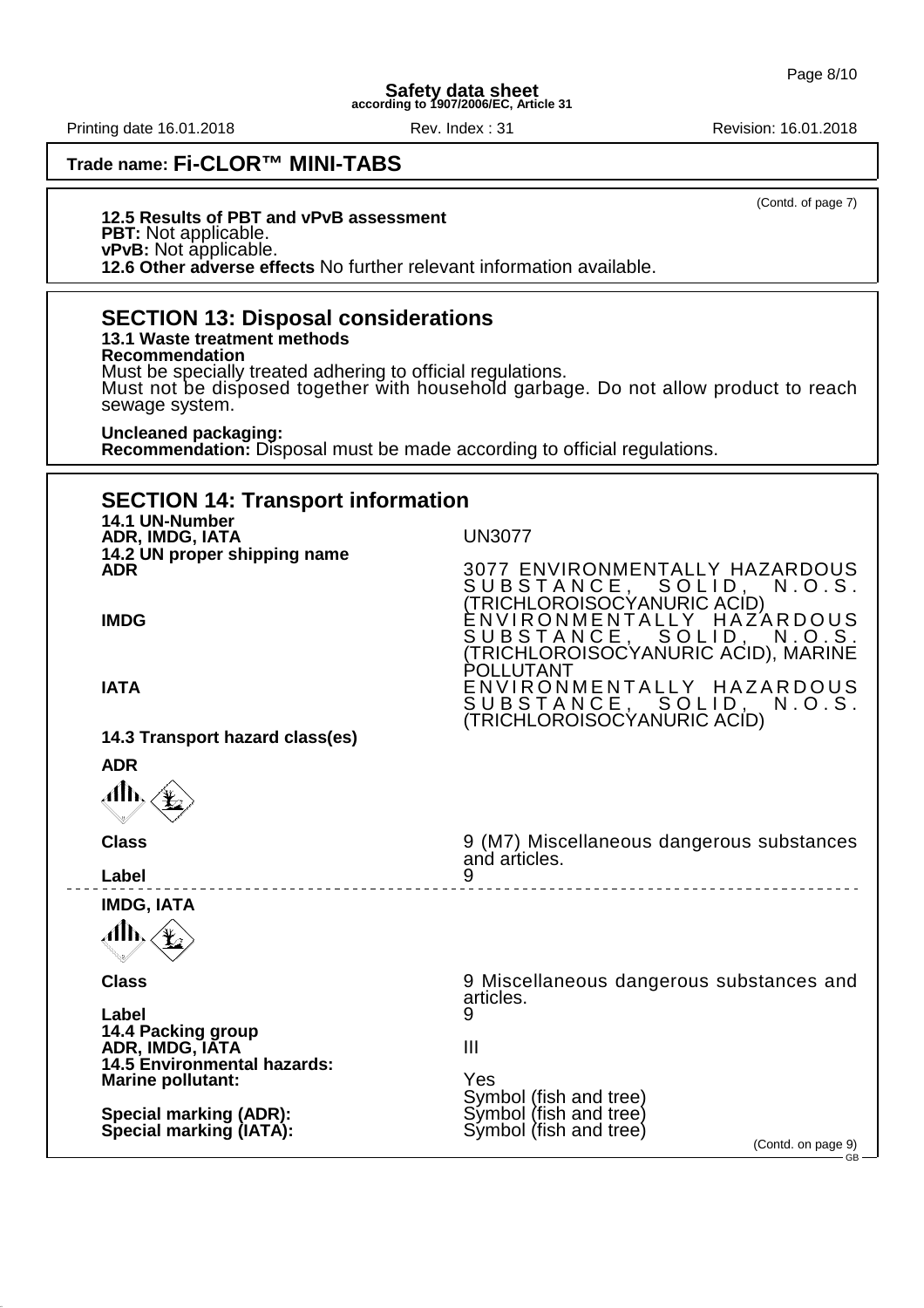Printing date 16.01.2018 **Rev.** Index : 31 Revision: 16.01.2018

## **Trade name: Fi-CLOR™ MINI-TABS**

| 14.6 Special precautions for user<br>Danger code (Kemler):<br><b>EMS Number:</b><br><b>Stowage Category</b><br><b>Stowage Code</b><br>14.7 Transport in bulk according to Annex II<br>of Marpol and the IBC Code<br><b>Transport/Additional information:</b> | (Contd. of page 8)<br>Warning: Miscellaneous dangerous substances<br>and articles.<br>90<br>$F-A, S-F$<br>A<br>SW23 When transported in BK3 bulk<br>container, see 7.6.2.12 and 7.7.3.9.<br>Not applicable.<br>_________________________________                                                                                                                                                                                                                                                                           |
|--------------------------------------------------------------------------------------------------------------------------------------------------------------------------------------------------------------------------------------------------------------|----------------------------------------------------------------------------------------------------------------------------------------------------------------------------------------------------------------------------------------------------------------------------------------------------------------------------------------------------------------------------------------------------------------------------------------------------------------------------------------------------------------------------|
| <b>ADR</b><br><b>Excepted quantities (EQ):</b><br>Limited quantities (LQ)<br><b>Excepted quantities (EQ)</b><br><b>Transport category</b><br><b>Tunnel restriction code</b>                                                                                  | E <sub>1</sub><br>5 kg<br>Code: E1<br>Maximum net quantity per inner packaging: 30<br>Maximum net quantity per outer packaging:<br>1000q<br>3<br>Ě                                                                                                                                                                                                                                                                                                                                                                         |
| <b>IMDG</b><br>Limited quantities (LQ)<br><b>Excepted quantities (EQ)</b>                                                                                                                                                                                    | $5$ kg<br>Code: E1<br>Maximum net quantity per inner packaging: 30<br>Maximum net quantity per outer packaging:<br>1000 g                                                                                                                                                                                                                                                                                                                                                                                                  |
| <b>UN "Model Regulation":</b>                                                                                                                                                                                                                                | UN 3077 / UN 3082 - These substances when<br>carried in single or combination packagings<br>containing a net quantity per single or inner<br>packaging of 5 I or less for liquids or having a<br>net mass per single or inner packaging of 5 kg<br>or less for solids, are not subject to any other<br>provisions provided the packagings meet<br>general provisions of 4.1.1.1, 4.1.1.2 and<br>4.1.1.4 to 4.1.1.8<br>UN3077, ENVIRONMENTALLY HAZARDOUS<br>SUBSTANCE, SOLID, N.O.S.<br>(TRICHLOROISOCYANURIC ACID), 9, III |

## **SECTION 15: Regulatory information**

**REGULATION (EU) No 528/2012**

Best before : see date on packaging Providing this container when empty is thoroughly rinsed out in the pool, it may be disposed of via the recycling scheme **15.1 Safety, health and environmental regulations/legislation specific for the substance or mixture Directive 2012/18/EU**

**Qualifying quantity (tonnes) for the application of lower-tier requirements** 100 t **Qualifying quantity (tonnes) for the application of upper-tier requirements** 200 t **REGULATION (EC) No 1907/2006 ANNEX XVII** Conditions of restriction: 30

(Contd. on page 10)

GB